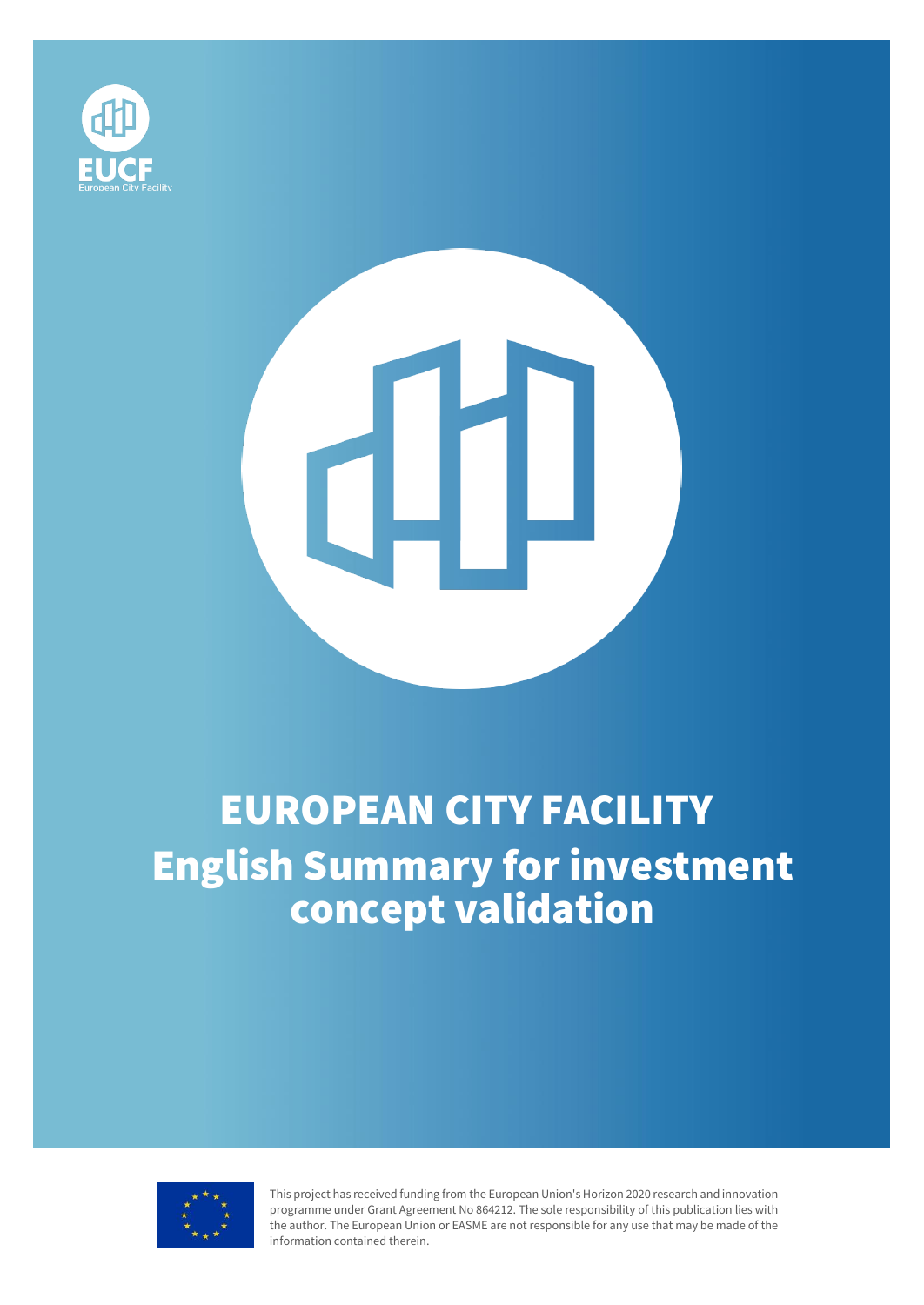

## **English Summary for investment concept validation**

**[Title of the investment concept]**

The English Summary is used to validate the investment concept (developed in national language), *comprising of key information that should allow for a good overview and understanding of the proposed investment. Please hand in this document together with the final investment concept (in national language), including all Annexes and the letter of support to the investment project by the mayor or other relevant political representative (in English). Please note that the evaluation team can request further information on the investment concept, if needed for the validation.*

### A. Summary of the planned investment<sup>1</sup>

| <b>Total investment planned</b>                                                               | <b>EUR</b>                                                                                                                                                                                                       |    |                                   |   |
|-----------------------------------------------------------------------------------------------|------------------------------------------------------------------------------------------------------------------------------------------------------------------------------------------------------------------|----|-----------------------------------|---|
| <b>Funding sources</b>                                                                        | Requested funding                                                                                                                                                                                                |    | $EUR/$ %                          |   |
|                                                                                               | Own funding                                                                                                                                                                                                      |    | $EUR/$ %                          |   |
|                                                                                               | Other sources [please specify]                                                                                                                                                                                   |    | $EUR/$ %                          |   |
| <b>Location of the planned</b><br>investment                                                  |                                                                                                                                                                                                                  |    |                                   |   |
| <b>Municipality/local authority</b><br>(or its groupings) and other<br>organisations involved | Please provide the name of the organisation(s) involved as well as the LAU and<br>NUTS 3 code <sup>2</sup> of the municipality/local authority or of each municipality/local<br>authority in case of a grouping. |    |                                   |   |
| Sector(s) targeted                                                                            | <b>Public Buildings</b>                                                                                                                                                                                          | П  | Building integrated<br>renewables | П |
|                                                                                               | Residential buildings                                                                                                                                                                                            | П. | District heating                  | п |
|                                                                                               | Smart grids                                                                                                                                                                                                      | П. | Sustainable urban<br>mobility     | п |
|                                                                                               | Innovative energy<br>infrastructure                                                                                                                                                                              | П  | Others                            | П |
|                                                                                               |                                                                                                                                                                                                                  |    |                                   |   |
| <b>Overview and objectives of</b><br>the planned investment                                   | Please briefly describe the planned investment, indicating the main goals, the<br>main measures planned and who should benefit from them and how.<br>[max. one paragraph]                                        |    |                                   |   |
| <b>Estimated costs and</b><br>revenues                                                        | Total operating cost (year)                                                                                                                                                                                      |    | <b>EUR</b>                        |   |
|                                                                                               | Total revenues (year)                                                                                                                                                                                            |    | <b>EUR</b>                        |   |

<sup>1</sup> All values incl. VAT, if not reclaimable.

l

<sup>2</sup> Local administrative units (LAUs) are used to categorise the municipalities and communes of the European Union (local level). They are sub-divisions of the Nomenclature of Territorial Units for Statistics (NUTS) 3 regions (regional level). Eurostat publishes an [updated list of LAUs together with the corresponding NUTS](https://ec.europa.eu/eurostat/web/nuts/local-administrative-units) towards the end of each year.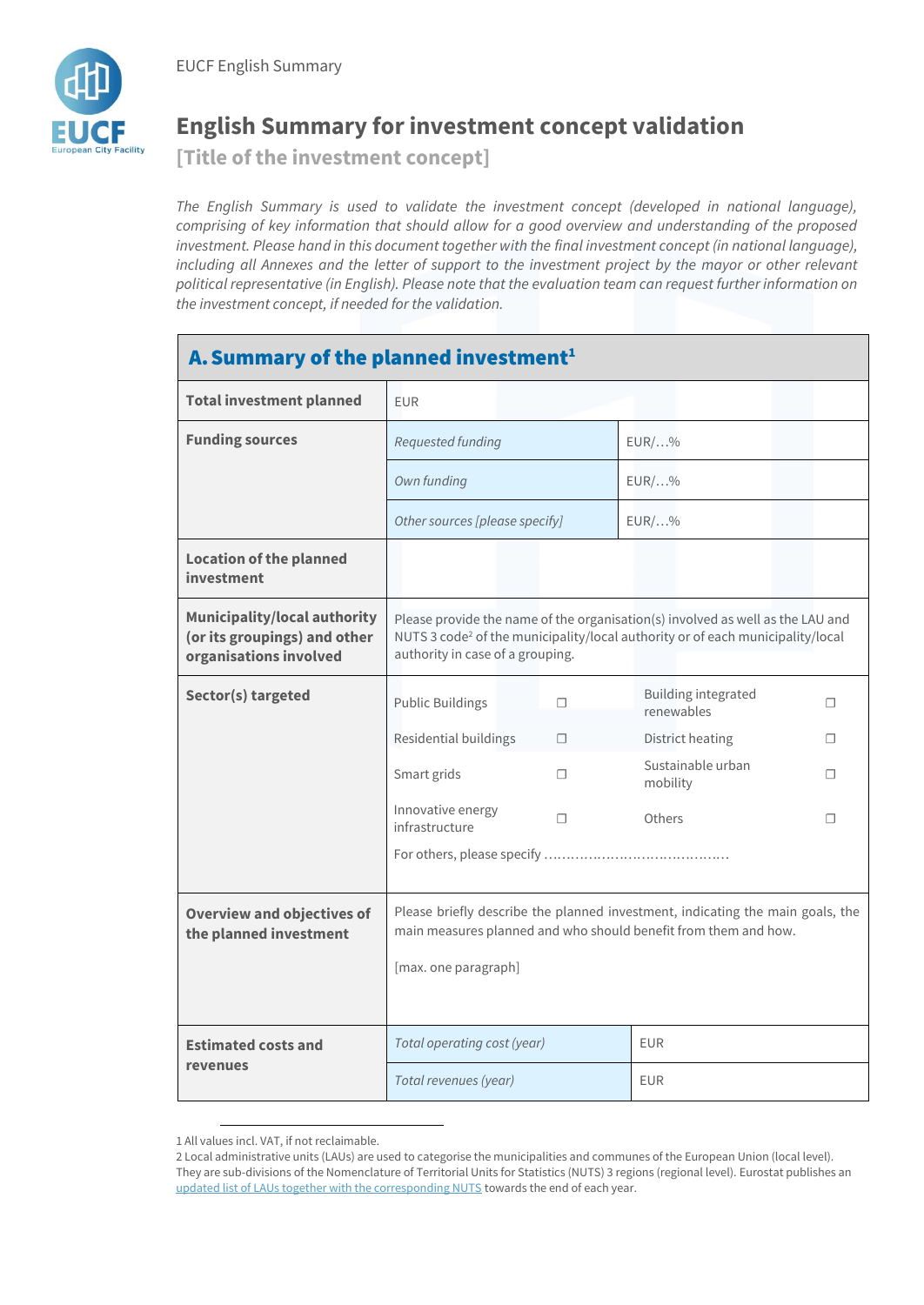

| <b>Economic viability</b> | Simple payback period             | Net Present Value <sup>3</sup> |  | Internal rate of return |              |
|---------------------------|-----------------------------------|--------------------------------|--|-------------------------|--------------|
|                           |                                   |                                |  |                         |              |
| <b>Expected impacts</b>   | <b>Energy savings</b>             |                                |  |                         | GWh/y        |
|                           | Renewable energy production       |                                |  |                         | GWh/y        |
|                           | Avoided CO <sub>2</sub> emissions |                                |  |                         | $tCO_2$ eg/y |
|                           | Other impacts                     |                                |  |                         | [unit]       |

### B. Use of EUCF support

*(For monitoring purposes only. This information is not taken into consideration for the validation of the investment concept.)*

| <b>Activities funded by the</b><br><b>EUCF</b> grant | Please briefly describe how the EUCF grant has contributed in filling the gap to<br>complete the investment concept and state for which activities the grant has<br>been used (e.g. engineering analysis, legal analysis, social study, market study,<br>financial analysis, etc.). |        |                                       |
|------------------------------------------------------|-------------------------------------------------------------------------------------------------------------------------------------------------------------------------------------------------------------------------------------------------------------------------------------|--------|---------------------------------------|
| <b>Allocation of EUCF grant</b>                      | Please indicate how the grant resources have been allocated for the<br>development of the investment concept (note: more than one answer is<br>possible).                                                                                                                           |        |                                       |
|                                                      | In-house staff                                                                                                                                                                                                                                                                      | $\Box$ | External experts/sub-contractors<br>П |
|                                                      | Others                                                                                                                                                                                                                                                                              |        | For others, please specify            |
| <b>Lessons learned</b>                               | Please briefly describe the main learnings acquired during the development<br>process of the investment concept within the EUCF framework, as well as<br>potential challenges and difficulties that have arisen.                                                                    |        |                                       |

| <b>C. Contact</b>     |                                           |
|-----------------------|-------------------------------------------|
| <b>Contact person</b> |                                           |
| Organisation          | Legal entity in charge and its VAT number |
| <b>Department</b>     |                                           |
| Street, No.           |                                           |

<sup>3</sup> Incl. Information on the discount rate used.

l